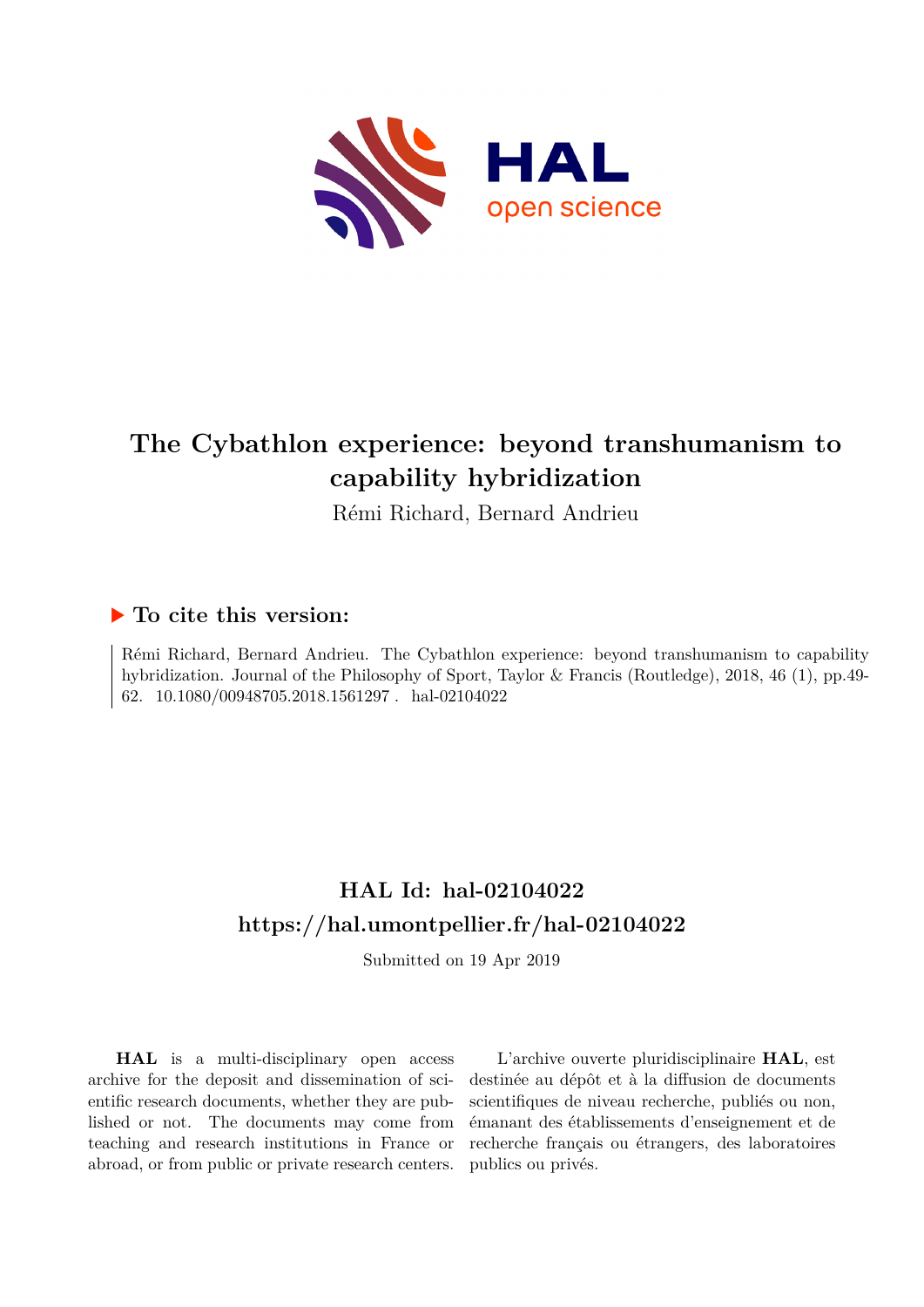# **The Cybathlon experience: beyond transhumanism to capability hybridization**

## **Remi Richard & Bernard Andrieu**

**To cite this article:** Remi Richard & Bernard Andrieu (2019): The Cybathlon experience: beyond transhumanism to capability hybridization, Journal of the Philosophy of Sport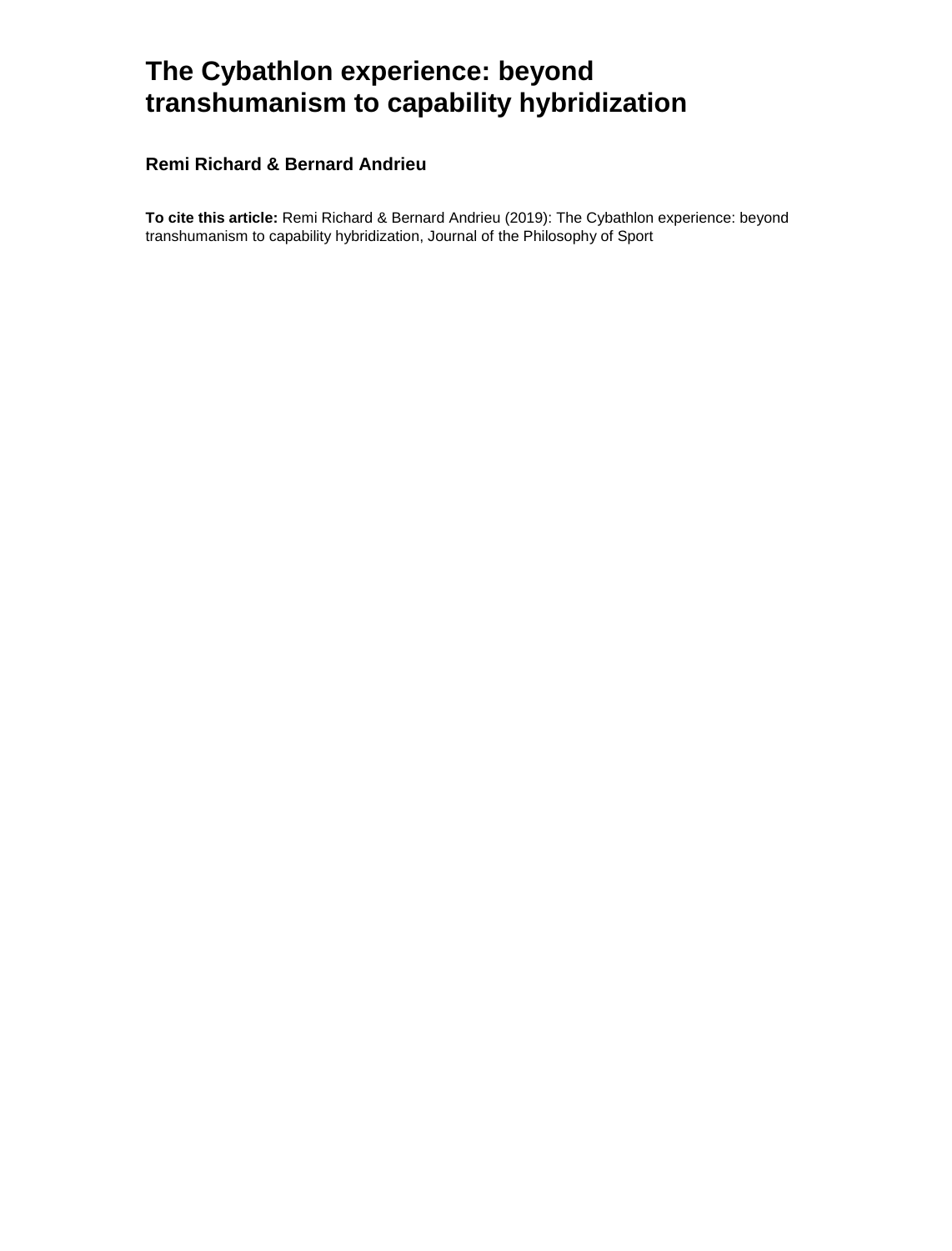# The Cybathlon experience: beyond transhumanism to capability hybridization

#### Remi Richard **D**<s[u](#page-2-0)p>a</sup> and Bernard Andrieu<sup>b</sup>

<span id="page-2-0"></span><sup>a</sup>Laboratoire Santesih (EA 4614), University of Montpellier, Montpellier, France; <sup>b</sup>Laboratoire TEC (EA 3625), University of Paris Descartes, Paris, France

#### **ABSTRACT**

The Cybathlon is a new kind of competition that embraces disabled people who use advanced assistive technologies. The purpose of this essay is to interpret the Cybathlon not as a 'transhuman' sport for enhanced athletes but as a place for experimenting with 'capability hybridatization' of the self. We wish to show that the figure of the transhuman cyborg that dominates the media coverage of disabled athletes is an attempt to approximate the ablebodied standard. This figure is problematic because it excludes athletes who cannot meet it. We defend the idea that capability hybridization, on the other hand, does not seek to approach a standard, but aims to promote and legitimize variedly able bodies. This article will be organized in three stages. First, we will highlight the production of the transhuman cyborg at work in contemporary disability sport. Then, we will show that this transhuman cyborg is based on ableist and heteronormative conceptions of the body that are opposed to a postmodern definition of the cyborg. Finally, we will argue that the Cybathlon, as it currently exists, is not a showcase of this transhuman cyborg but, above all, a place to experiment with a form of capability hybridization.

KEYWORDS Cyborg; technology; disability; sport; transhumanism; capability hybridization

#### **Introduction**

<span id="page-2-3"></span><span id="page-2-2"></span><span id="page-2-1"></span>The spectacular advances in the area of assistive technologies for disabled people (Geere [2016\)](#page-14-0) are fueling the imaginations of both transhumanists and bioconservatives. The former see technology as an opportunity to improve the human condition by abandoning the biological body, the latter see its 'denaturation' as the loss of what would be the natural essence of the human body (Le Dévédec 2015). In the sports field, the cyborg, a bionic being, made of flesh and technology (Wiener 1961) crystallizes attention and seems to upset the established order regarding (dis)ability (Goodley Lawthom and Runswick Cole [2014\)](#page-15-0). It was against this backdrop that the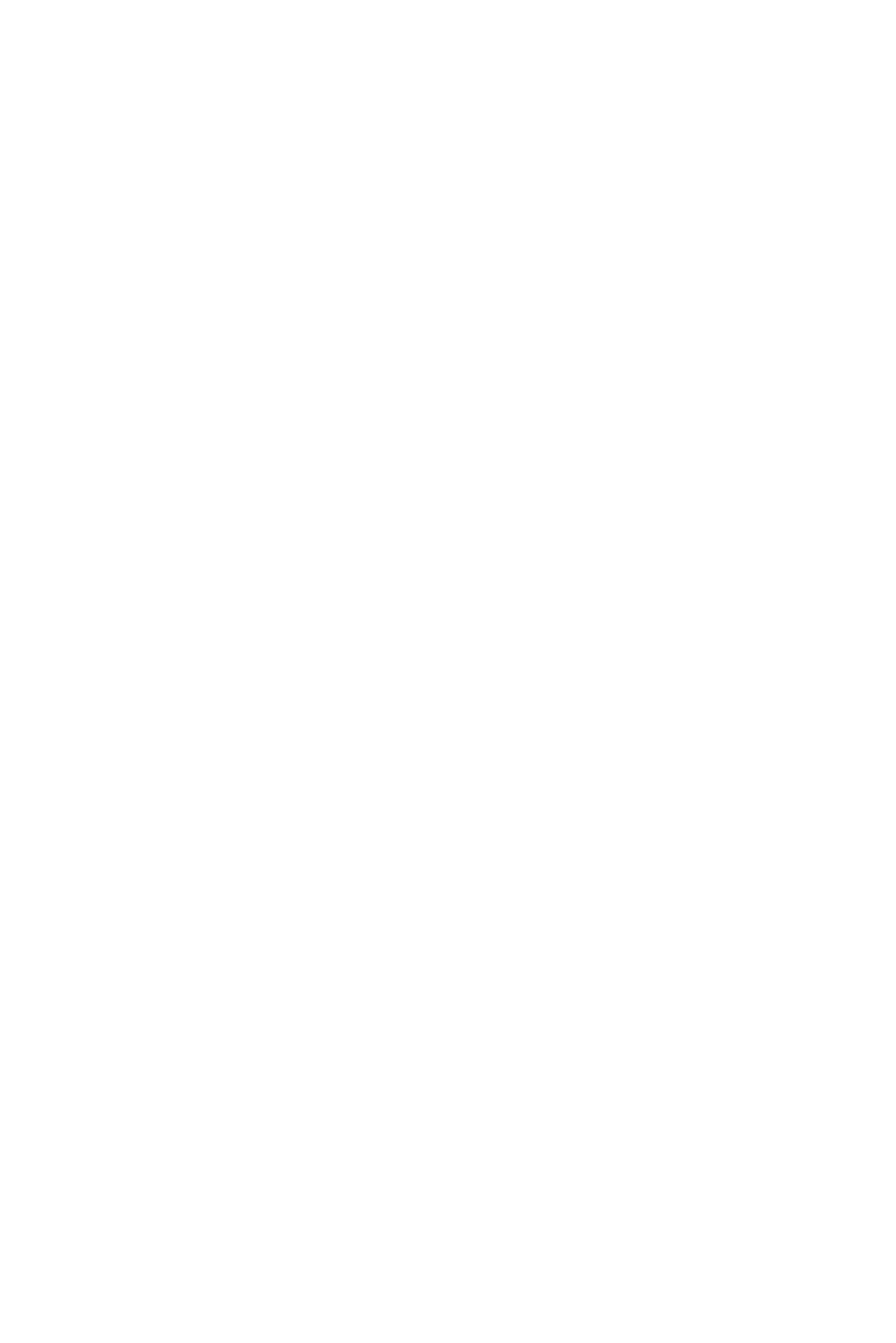<span id="page-4-8"></span>very first Cybathlon, a new kind of competition, took place in Zurich in 2016. This new competition is organized around six events where athletes, equipped with advanced assistive technology, compete against each other. Thus, the Cybathlon offered Brain–Computer Interface (BCI) races, Functional Electric Stimulation (FES) bike races, arm or legs motorized prostheses races and exoskeletons and powered wheelchair races. From the outset, the Cybathlon is considered by the media to be the very first transhuman Olympiad (Wolbring [2018\)](#page-16-1) where 'cyborg athletes' foreshadow the future of the sporting world and human overcoming. However, the analysis of the Cybathlon participants' narratives reveals a discrepancy between this transhumanistic staging and the participant experiences (Richard and André [2017\)](#page-16-2).

<span id="page-4-7"></span><span id="page-4-6"></span><span id="page-4-5"></span><span id="page-4-1"></span>The purpose of this article is twofold. As a first step, we want to show that the'cyborgification'processofdisablilitysport(LopezFria[s2016\)](#page-15-1)–andmore particularly the Paralympics Games (Howe and Silva [2017\)](#page-15-2) – is based on an ableist(Campbell [2009\)](#page-14-1) vision of a transhuman cyborg. Ina second step, we want to argue that the Cybathlon, as it currently exists, is not a place of reiteration of this transhuman cyborg but is, above all, a place to experiment with a form of capability hybridization (Andrieu [2018\)](#page-14-2). All the athletes we discuss here are hybrids and therefore cyborgs, but the political scope of hybridization is different. While the figure of the transhuman cyborg attempts to approximate ableism, the capability hybridization cyborg suggests a deconstruction of this normative framework. Thus, we will stand for the ideathattheCybathlon participates inthe elaborationof acapabilitysporting body,understoodasanalternativeself-realizationmadepossiblebyhybridization (Andrieu [2018\)](#page-14-2). Sport is a social space where physical excellence is intensely performed and therefore constitutes a bastion of ableism (Cherney Lindemann and Hardin [2013\)](#page-14-3). This article aims to highlight how the Cybathlon, an event that claims to be a sporting competition, questions the ablebodiedness of technologized sporting bodies.

## <span id="page-4-2"></span><span id="page-4-0"></span>From the (in)visibilisation of impairment to the transhuman cyborg

<span id="page-4-4"></span><span id="page-4-3"></span>Since the late 1990s, DePauw [\(1997\)](#page-14-4) has demonstrated the invisibilisation processes of impairment in disability sport. With the development of disability sports from the middle of the twentieth century onward, disabled athletes have gained in visibility while being considered as 'less than, or not equal to, able-bodied ability' (DePauw [1997,](#page-14-4) 424). The integration of disabled athletes (DePauw 1997) and their media coverage (Hardin and Hardin [2004\)](#page-15-3) will then depend on the more or less strong invisibilisation of impairment; 'there is a point at which athletes with disabilities are visible in sport as athletes or a time when an athlete's disability is no longer visible'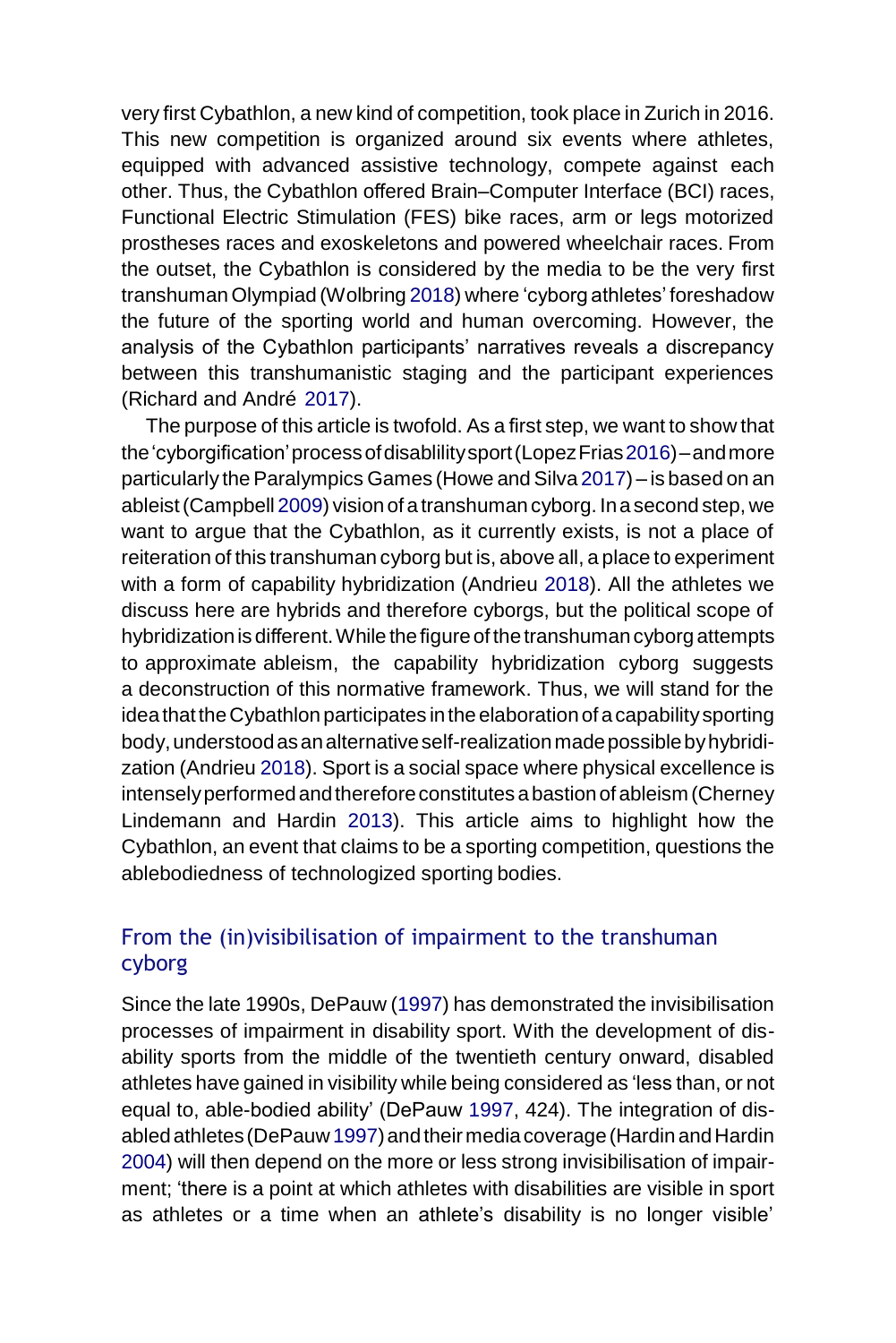<span id="page-5-7"></span><span id="page-5-6"></span><span id="page-5-1"></span>(DePauw [1997,](#page-14-4) 425). Because sports culture is ableist (DePauw and Gavron [1995\)](#page-14-5), it is the bodies that appear 'least disabled' that are most visible in the media. On this subject, the studies on media coverage of disability sport are enlightening (Schantz and Gilbert [2001;](#page-16-3) Schell and Duncan [1999;](#page-16-4) Thomas and Smith [2003\)](#page-16-5). All point out that the media coverage of athletes is inversely proportional to the visibility of their impairments.

<span id="page-5-4"></span>This invisibilisation is, for Purdue and Howe [\(2012\)](#page-15-4), the symptom of a'Paralympicparadox'.Accordingtotheseauthors,theparadoxicalsituation of (in) visibilisation of disability is due to the dual role attributed to Paralympic sport and disabled athletes. They must, on the one hand, meet the expectations of the 'able-bodied' audience in terms of performance and sporting aesthetics, thus promoting the masking of impairment, and on the other hand, they must facilitate the identification by the disabled people audience and thus give visibility to impairment (Purdue and Howe 2012). And the use of technology contributes directly to this invisibilisation, and it reaches its peak in the cyborgification process of disability sport (Howe [2011\)](#page-15-5). This cyborgification, seen as the futuristic staging of a hybridization between the athlete and their technological equipment, provides for both making impairment invisible by a transhuman featuring of the body, but also for legitimizing the sporting use of technologies usually associated with disability:

<span id="page-5-2"></span><span id="page-5-0"></span>Themobilitytechnologyusedinsportforthedisabledisunnatural inthecontext of high performance sport, but in light of the 'super human' results achieved through the use of either state-of-the-art wheelchairs or prosthetic limbs, it has become an accepted currency over the last decade. (Howe [2008,](#page-15-6) 135)

These athletes, who embody the transhuman cyborg, are among the most media-recognized contemporary figures of disability sport (Howe and Silva [2017\)](#page-15-2). This cyborgification has the direct consequence of producing a prestige hierarchy of Paralympic bodies (Bush et al. [2013\)](#page-14-6). At the bottom of this hierarchy are the less technologized athletes whose impairment is most visible and at the top, in contrast, are the most technologized athletes whose impairment is best masked. As Howe points out, this results in:

<span id="page-5-5"></span><span id="page-5-3"></span>Stigmatization of a young person with an impairment that cannot benefit from mobility technologies and therefore is unable to actively engage with the explicit cyborgification associated with athletes who use a wheelchair or prosthesis. (Howe [2011,](#page-15-5) 87)

However, it should be stressed that technological hybridization is not enough to achieve this transhuman cyborg status. For example, boccia or powersoccer players who use a powered wheelchair to perform are not figures of a transhuman cyborg, despite hybridization. As Purdue and Howe [\(2013\)](#page-15-7) explain, the media coverage of Paralympic athletes is conditioned by an aesthetic staging of the technologized body that emulates ableist norms: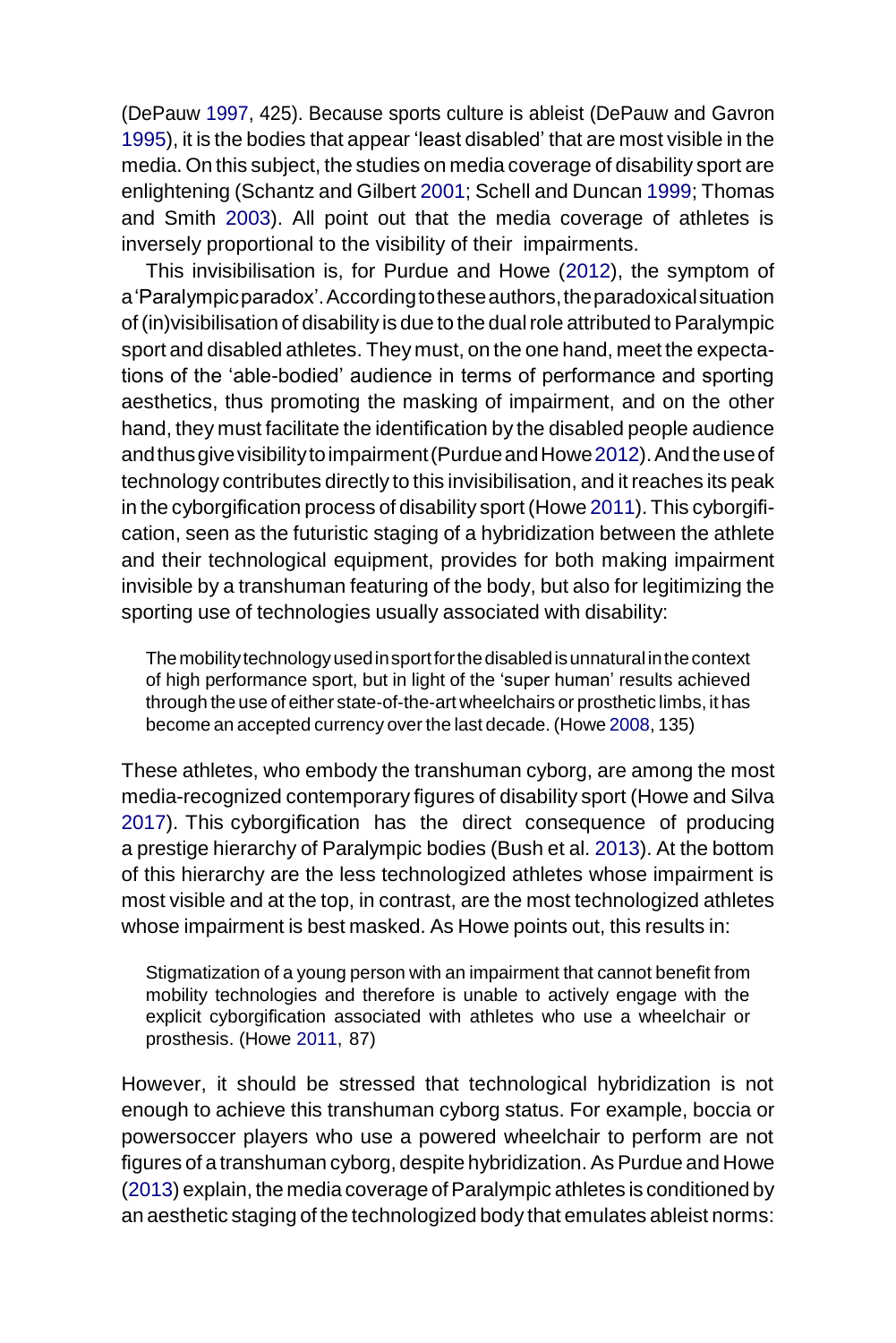Within Paralympic sport perceptions of desirable, aesthetically pleasing bodies may be considered an emerging barrier to the mediatization of sportsmen/ womendeemedtopossessasevereimpairment.(PurdueandHow[e2013,](#page-15-7)34)

For transhuman cyborgification to occur within this narrative there must of course be hybridization, that is, the technology must be assembled with the athlete's body. But above all, it is necessary that this hybridization be done according to aesthetic codes directly derived from the able-bodied practice where bodies too 'severely impaired' are excluded (Howe 2011). This ableist discourse is strongly linked to the media coverage of athletes. As Thomas and Smith [\(2003\)](#page-16-5) showed, the ableist preoccupation of most media is expressed by the noncoverage of athletes furthest from the ableist norms and by masking impairment while focusing on technology:

<span id="page-6-3"></span>There appeared to be an ostensible denial of an athlete's impairment throughout much, although not all, of the photographic coverage included by the newspapers. (Thomas and Smith [2003,](#page-16-5) 178)

Similarly, the work of Weavingand Samson [\(2018\)](#page-16-6) on the aesthetic staging of Paralympic sportswomen's bodies is particularly revealing. Based on the analysis of images published in The Body *Issue* magazine, the authors show how the aesthetic staging of Paralympic athletes' bodies reaffirmed ableist and also sexist ideologies (Weaving and Samson [2018\)](#page-16-6). In these studies, body technologization plays a central role in the production of an ableist aesthetic: not only do prostheses hide impairments but in addition participate in the productionofasportsbodymorecomparabletothatofnondisabledathletes. What we will call the transhuman cyborg is this image of the disabled athlete whose technological hybridization participates in the production of an ableist and heteronormative image of the cyborg (Ellcessor 2016) and which, consequently, stigmatizes individuals who cannot perform this staging.

### <span id="page-6-1"></span>The transhuman cyborg as a manifestation of ableism in sport

<span id="page-6-2"></span><span id="page-6-0"></span>We consider the transhuman cyborg as a fantasized model of human enhancement, based on an ableist and heteronormative aesthetics of disabled sporting bodies. It has developed in the capitalist ideology of selfimprovement (Howe and Silva [2017;](#page-15-2) Jönsson [2010\)](#page-15-8). And it is certainly for this reason that the transhuman cyborg image reaches its peak in the sports field: the idea of *citius altius fortius* occurs in (and through) both the sporting and the cyborg bodies. Then, the athlete who stages the transhuman cyborg is the one who best embodies this idea of human overcoming.And, *de facto*, the ableist norms are the starting point of the transhuman cyborg. On this subject, Dalibert's research [\(2014\)](#page-14-8) is particularly enlightening and makes it possible to understand how ableism contributes to the normation<sup>[1](#page-13-0)</sup> of the transhuman and its cyborg staging.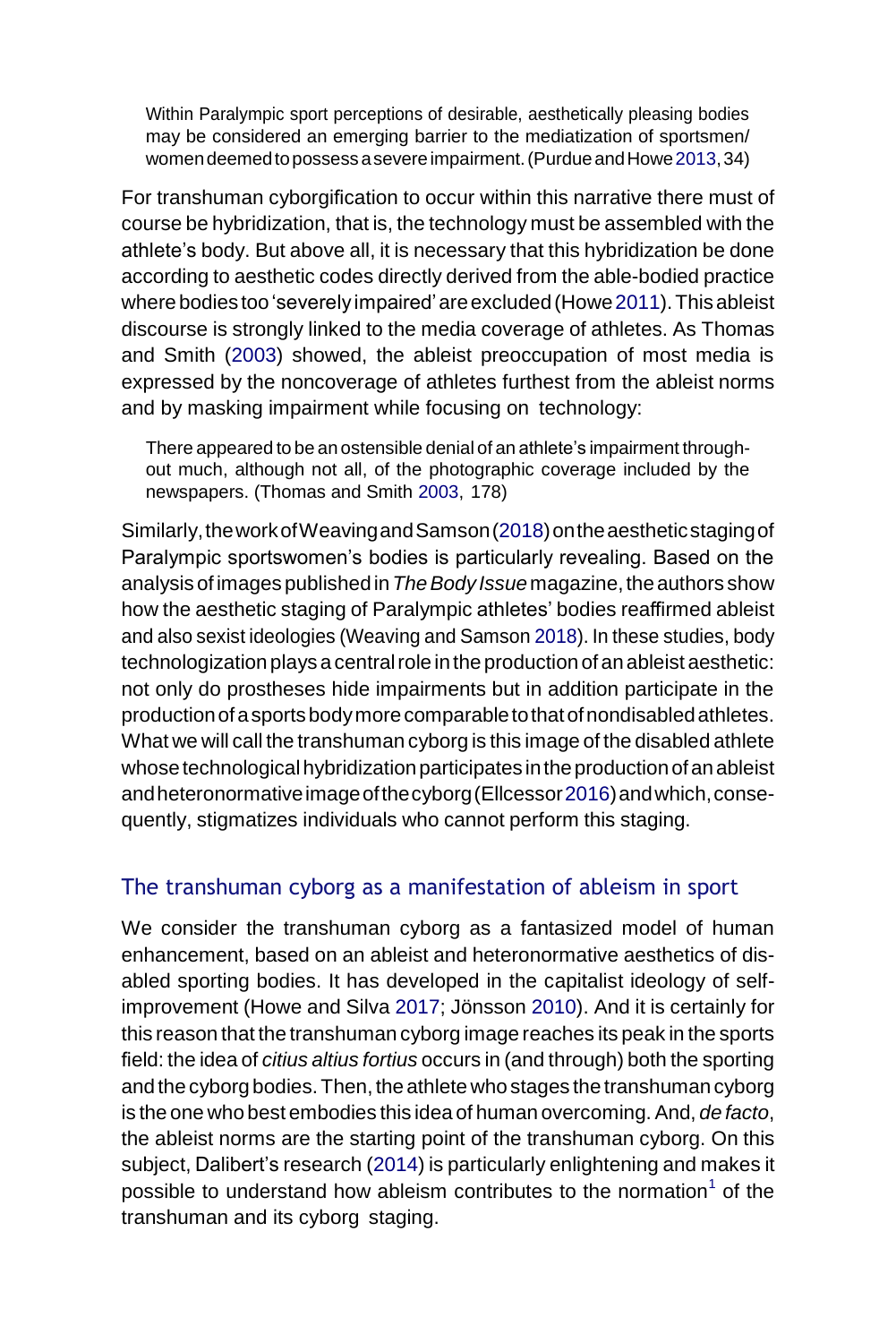<span id="page-7-2"></span>That is, humans are being valued against implicit norms, conceptions of normality, and a general notion of 'species normal (or typical) functioning.' When human enhancement is framed along these lines and underpinned by the ideology of disability and latent able-ism, it might amount to 'normation' (Foucault [2009:](#page-14-9) 59), a situation in which every differently-abled body might be (ever more) excluded from proper (post-) humanness. (Dalibert [2014,](#page-14-8) 66)

<span id="page-7-3"></span>For a hybrid body to perform the transhuman cyborg, it must not appear injured. In its aesthetics as well as in its motor behavior, the transhuman cyborg must be able-bodied; must not wear any signs of wear or scars, must not make false movements. The transhuman cyborg body is fluid and pleasant to look at. Athletes wearing carbon blades are paradigmatic illustrations of it: the use of the prosthesis gives them access to verticality and fluidity of movement that correspond to the normative expectations of the abled bodies (Marcellini et al. [2010;](#page-15-9) Howe [2011\)](#page-15-5). When discussing Mullins and Pistorius, two athletes equipped with carbon blades whose images are, or have been, widely diffused by the media, Dalibert notes that 'in addition to being white and "appropriately gendered", bodies must also be "abled" to count as (post-)human with technologies' (Dalibert [2015,](#page-14-10) 54).

<span id="page-7-4"></span><span id="page-7-1"></span><span id="page-7-0"></span>We believe that this image of the transhuman cyborg constructed in the sporting sphere is similar to what Ellcessor [\(2016\)](#page-14-7) calls a 'cyborg hoax', namely 'an articulation of gender, dis/ability, and technology that is deceptive, [and] reinforcesanideologyofability'(Ellcesso[r2016,](#page-14-7)1).Hybridbodiesmustmeet the aesthetic standards of both able and heterosexual bodies (Dalibert [2014;](#page-14-8) Jönsson 2010; Weaving and Samson 2018) to be considered as transhuman cyborg athletes. Consequently, the figure of the transhuman cyborg tends to become a new manifestation of ableism. And, *de facto*, the staging of the enhanced human based on ableist representations (with the cyborg athlete as its flagship) play a leading role in stigmatizing the majority of disabled athletes (Silva and Howe [2012\)](#page-16-7). Instead of 'overcome limiting and essentializing bodily categories', the hybrid disabled athlete is mainly used 'to promote heightened levels of normalized body ideals' (Dolezal [2017,](#page-14-11) 72). The ableist ideal underlying the transhuman cyborg is problematic in the field of sport: if it allows empowermentfor some disabled athletes, it reinforces the exclusion of the 'most impaired' who can neither perform noridentify with this transhumanist figure (Bush et al. [2013\)](#page-14-6). The transhuman cyborg strengthens discriminations by widening the gap between athletes who can benefit from technology to 'enhance' themselves and 'overcome' disability and those who cannot.

#### The radical cyborg against the transhuman cyborg

The transhuman cyborgification must be achieved within the spectrum of ableism: it must not overturn the ableist social order, but propose an aesthetic futuristic version of it (Jönsson [2010\)](#page-15-8). Here we hypothesize that the Cybathlon,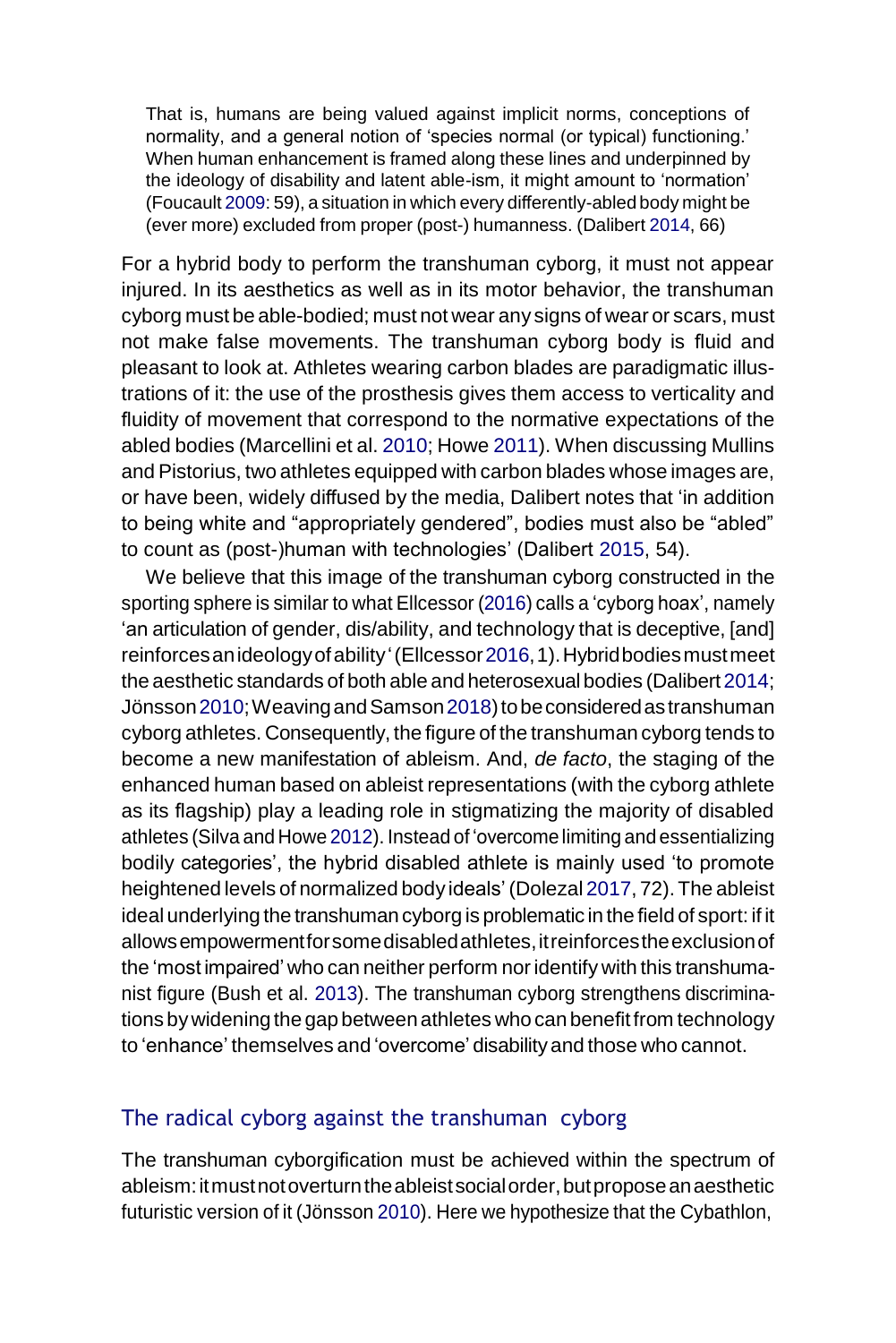<span id="page-8-2"></span>in its 2016 version, does not participate in the production of the transhuman cyborg that we have just discussed. By offering a different experience of the self, which contributes to the realization of an alternative embodiment, the Cybathlon participants question this ableist figure. Cyborgs of the Cybathlon are not, currently, a performance of human enhancement, but above all an experimentation of a capability hybridization which questions an ableist 'being in the world' (Merleau-Ponty 1945). To that extent, the Cybathlon participants appear as reminiscent of the cyborg of Haraway's manifesto [\(1991\)](#page-15-11). Indeed, it seems necessary to distinguish here what we call the transhuman cyborg from the cyborg as defined by Haraway [\(1991\)](#page-15-11).

In her cyborg manifesto, Haraway [\(1991\)](#page-15-11) proposes a resolutely postmodern definition of cyborg. The cyborg is a changing and elusive being (Haraway [1991\)](#page-15-11). The concept of the cyborg is mobilized by Haraway to deessentialize identity categories. The hybrid nature of the cyborg places it outside the supposedly universal categories: it is neither male nor female, neither real nor fictional, neither human nor animal. The political impact of the cyborg lies precisely in the possibility of extracting oneself from essentialized social relationships and identities. The cyborg is thus a strategic resource for thinking beyond our current categories of analysis. According to Haraway, cyborgs are transgressive beings who 'make very problematic the statuses of man or woman, human, artifact, member of a race, individual entity, or body' (Haraway [1991,](#page-15-11) 178). Through its hybridity and fluidity, the cyborg transgresses the binaries and dissolves the boundaries. Not only is the cyborg emancipating itself from pre-established categories but it is also a form of resistance to them. It deconstructs the idea of human categories, and, to that extent is subversive. The project of a cyborg politics is mobilizing science and technology to create transgressive fictions and realities: 'Cyborg unities are monstrous and illegitimate; in our present political circumstances, we could hardly hope for more potent myths for resistance and recoupling' (Haraway [1991,](#page-15-11) 154). By experiencing a symbiotic relation-ship with technology (Lopez Frias [2016\)](#page-15-1), the cyborg undoes 'human nature': hybridization is an innovative ontological process in which technology and body transform each other. This hybridization breaks not only the identity categories but also the functioning of categories. The cyborg proposes new ways of being, of doing.

<span id="page-8-1"></span>In his book *Natural born-cyborg,* Clark [\(2004\)](#page-14-12) defends the idea that cyborgs propose alternative capabilities, sometimes radically different ones. The cyborg is an 'other' human being, innovative, offering new embodied experiences. Clark states that humankind is cyborg by nature:

<span id="page-8-0"></span>My sense of my own physical body depends on my experiences of direct control, and these can be extended, via new technologies, to incorporate both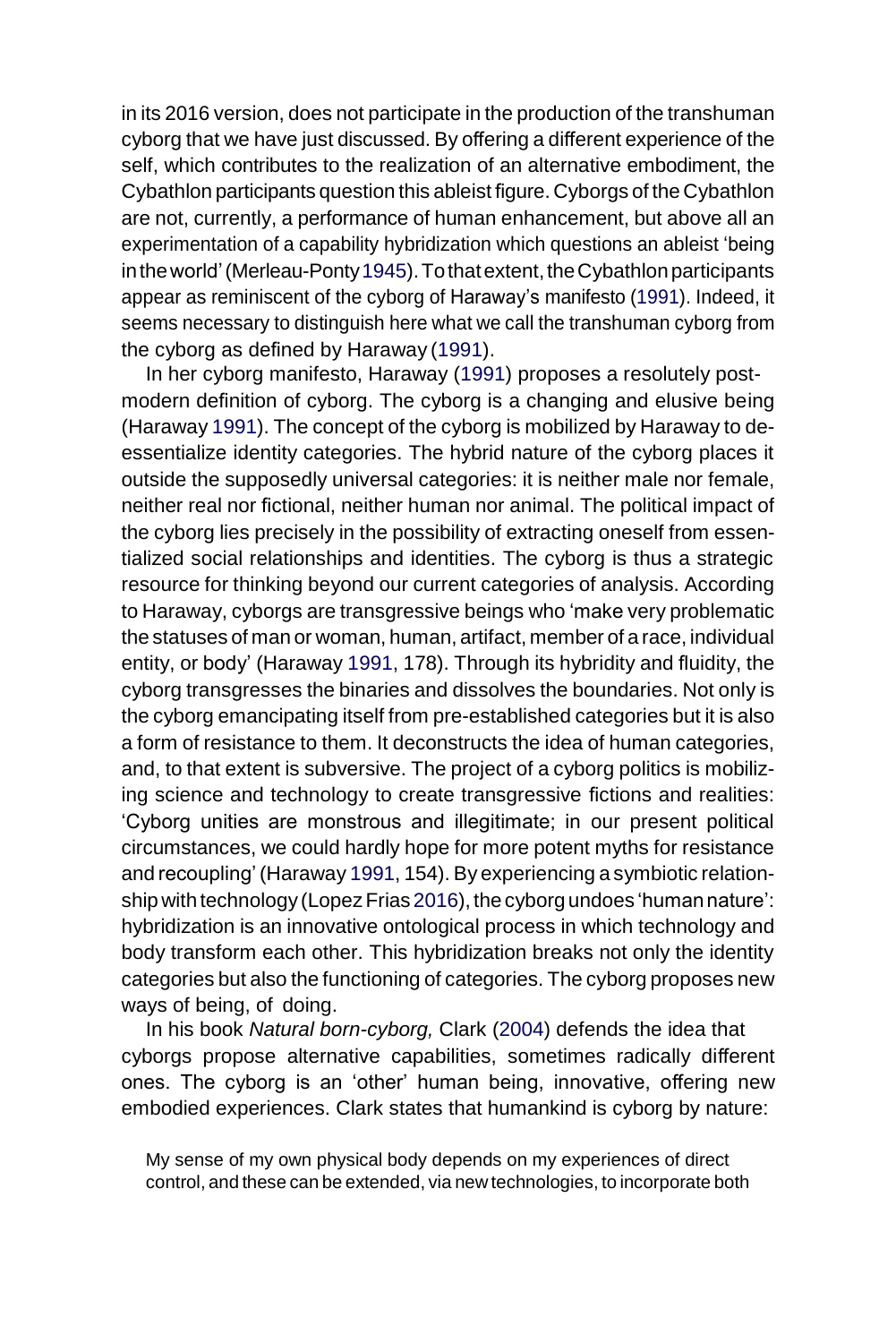new biomechanical attachments and spatially disconnected, thoughtcontrolled equipment. My sense of myself as the protagonist in my own ongoing story is conditioned by my understanding of my own capacities and potentials [. . .]. Such extensions should not be thought of as rendering us in any way post-human; not because they are not deeply transformative but because we humans are naturally designed to be the subjects of just such repeated transformations! (Clark [2004,](#page-14-12) 142)

Both Clark [\(2004\)](#page-14-12) and Haraway [\(1991\)](#page-15-11) agree that the cyborg is a being that questions the current norms of human corporeality. And it is precisely because they propose an alternative corporeality that we argue that the Cybathlon participants correspond less to the transhuman figure of the sports cyborg, and more to the subversive and transforming cyborg of Haraway [\(1991\)](#page-15-11) or Clark [\(2004\)](#page-14-12). In contrast, the transhuman cyborg we mentioned earlier is eminently 'human', performing an aesthetic and futuristic vision of an ableist and heteronormative human being (Ellcessor [2016\)](#page-14-7). We believe that Cybathlon is a place to experience the capability hybridization described by Haraway and Clark, understood as a process of embodying technology that will enable activation or creation of previously undiscovered bodily capabilities.

## Capability hybridization: the 'lived body' and the 'living body'

<span id="page-9-1"></span><span id="page-9-0"></span>In his work on the capability body, Andrieu [\(2018\)](#page-14-2) distinguishes the 'lived body' from the 'living body'. The lived body is the phenomenological body, the one we perceive. It is this subjective dimension that the individual can have of her/his situation and whose words can tell the story. This analysis of our lived body is based on information accessible to our consciousness, but passed through the filter of our representations and our cultural categories that structure and guide our perception.The living body is, in contrast, the unconscious and sometimes 'unactivated' dimensions of the body (Andrieu and Lolland, [2017\)](#page-14-13). The mobilization of unused neurophysiological resources in quadriplegicpeople,withabraininterfacemachine,providesthemwithanew way of communicating with the world. The use of advanced assistive technologies allows activation, but also an awareness, of the living body and capability hybridization reveals these new potentialities (Andrieu and Sirost [2018\)](#page-14-14). It is not mere enhancement for the purpose of exceed human capacities, but it is rather a transformation that allows for the discovery of another possible self (Clark [2004\)](#page-14-12). The transhuman cyborg as well as the capacity hybridization produce and promote cyborg beings. But it is the political scope of hybridization that differentiates them: hybridization aimed at human enhancement produces an ableist figure, while a capability hybridization leads to the emergence of aradical cyborg (Harawa[y1991\)](#page-15-11).The transhumancyborg reenacts ableist norms and reproduces discriminations associated with them (Campbell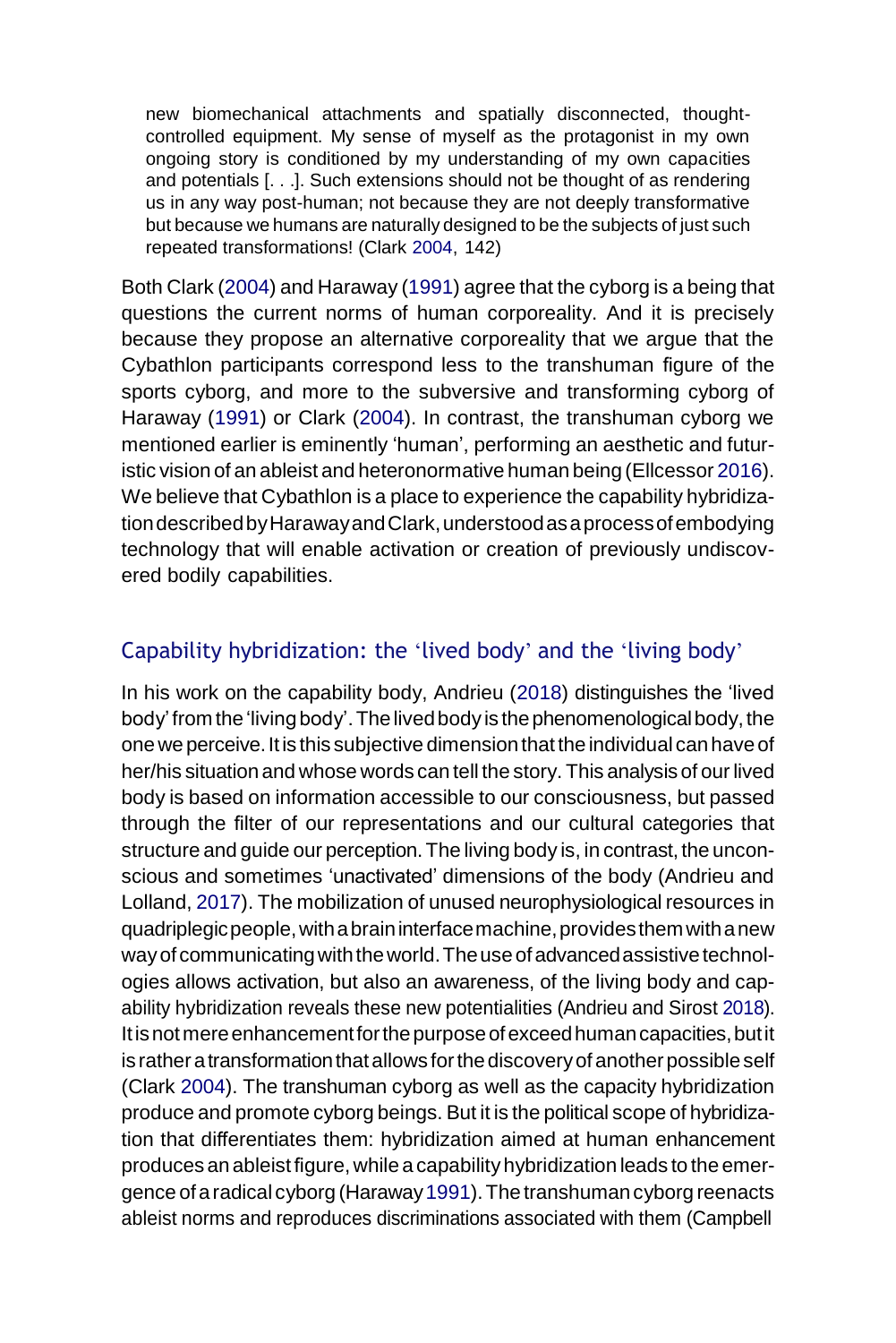<span id="page-10-3"></span>[2009\)](#page-14-1). Capability hybridization breaks out of this normative framework to propose new ways of being. It differs from transhumanism in that it does not aim to mobilize technology to enhance the human being, but rather to open the door to diversity. The idea underlying capability hybridization is to trouble current categories to legitimize differently abled bodies. Capability opens up alternative spheres of experiencing the self, and in doing so it produces a cyborg that proposes new ways of being in the world (Gibson, Carnevale, and King [2012\)](#page-14-15), that invents (Haraway [1991\)](#page-15-11) and that activates (Clark [2004\)](#page-14-12) new capacities. Capability hybridization would not seek to 'catch up' with the able-bodied norms or exceed them. It is simply not defined in relation to them.While transhumanism seeks to enhance human capacities, capability hybridization aims to diversify them in order to deconstruct the normative framework set by the latter and thus legitimize hitherto illegitimate bodies (McRuer 2006). By introducing new ways of using the body, capability hybridization is a form of resistance to ableism (Campbell [2009;](#page-14-1) McRuer [2006\)](#page-15-12). Mobility is a good example: against the model of walking, the 'en-wheeled' person (Papadimitriou [2008\)](#page-15-13) proposes a new form of motion (Gibson, Carnevale, and King [2012\)](#page-14-15). This issue is not new, and sport (Richard [2017;](#page-16-8) Jeffress [2015\)](#page-15-14) or artistic (Kupper [2011\)](#page-15-15) domains provide many examples of capabilityhybridization.Byoverturningtraditionalcodesfromsportsorartistic practices, athletes and performers make a paradigm shift. These hybridizations contribute to the emergence of new capabilities in the area of adapted physical activities (Silva and Howe [2012\)](#page-16-7).

## <span id="page-10-4"></span><span id="page-10-2"></span><span id="page-10-1"></span>The experience of the Cybathlon

<span id="page-10-6"></span><span id="page-10-0"></span>The Cybathlon mobilizes technologies that participate in the development of capability hybridization. These embodied technologies (Winance [2006;](#page-16-9) Dalibert [2016\)](#page-14-16) enable activation of the living body. The Cybathlon's Brain Machine Interface Race is certainly the most obvious example. For this event athletes 'with paralysis of all fourlimbs'(Reiner [2016\)](#page-15-16) must control an avatar using an electroencephalogram (EEG) helmet. The avatars participate together in a race game displayed on a computer screen. Reiner, the main organizer of the Cybathlon, explains:

<span id="page-10-5"></span>The best pilots will be able to distinguish three different commands to overcome three different kinds of virtual obstacles and, thus, will be rewarded by a temporal advantage in the game. A wrong command or a command with too long latency will be penalized by decelerating the avatar on its track. BCI (Brain Computer Interface) technology is becoming more and more popular, however most systems only function accurately in a lab environment. (Reiner [2016\)](#page-15-16)

With BCI, the living body becomes perceptible and measurable for the individual: without directly 'feeling' his brain, the interfaced subject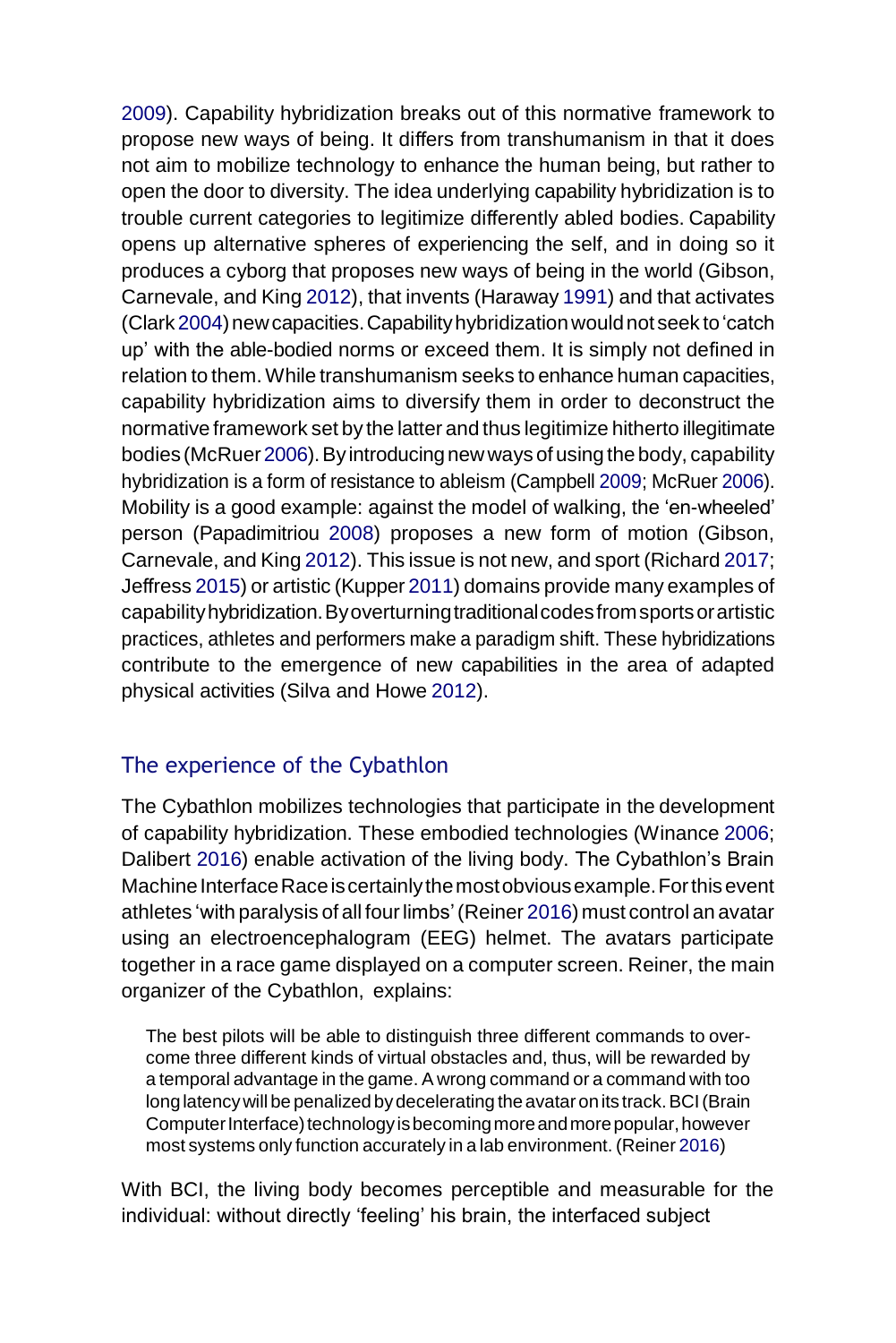<span id="page-11-0"></span>discovers a new mode of action of his body (Aas and Wasserman [2016\)](#page-14-17) through the captured mental work of his brain. Seeing one's EEG activity on a screen, acting by thinking while one's body is motionless, provoking movement through mental attention, are all processes that participate in capability hybridization. Far from the fantasy of the transhuman being, the Cybathlon participants discover, while practicing for the competition, the unexplored potential of their 'living body'.

In the same way, the FES bike athlete participates in the deconstruction of a 'natural' body activity (Richard and André [2017\)](#page-16-2). Hybridization of the disabled body with the functional electrical stimulator makes it possible to produce new sporting capabilities. The pedaling is no longer the simple fruit of a supposedly 'natural' body, but the symbiosis between an advanced technology and the body. This new capability is quantified by the monitoring of the muscular activities (expressed in watts) as well as by subjective sensations such as shortness of breath, sweating, fatigue, cramps (Richard and André [2017\)](#page-16-2).

Hybridizations proposed at the Cybathlon show the different body possibilities. The various prostheses exhibited at the Cybathlon highlight the diversity of possible bodily capabilities. Thus, the cyborg's grasping action is no longer necessarily carried out by the model of a humanoid hand. The winner of the motorized arm race, Robert Radocy who was equipped with a *G[r](#page-13-1)ip 5 Prehensor*<sup>2</sup> prosthesis stresses the importance of not trying to duplicate the human model to be able to propose new capabilities: 'When you step outside the boundaries of the anatomical hand, it really opens up your capabilities of what you can achieve functionally.<sup>3</sup>

<span id="page-11-1"></span>Preparation for the Cybathlon is a lengthy process (Statthaler et al. [2017\)](#page-16-10) thatreliesonreciprocaladjustments(Winanc[e2006;](#page-16-9)Daliber[t2016\)](#page-14-16)between the individual and the machine. Alain, a participant in the BCI race interviewed by Richard and André [\(2017\)](#page-16-2), reveals this developing or learnt process of capability hybridization.

We've done tests, a lot of tests. It was 'blank tests'. For example, the computer scientist and the engineer used to tell me: 'listen, today we're doing feet VS hands', or 'movement VS image', 'right foot VS left hand '.... so many tests! Then, we have a percentage of success that shows up. And it turned out that I was pretty good with some tasks, and a little less good with others. [. . .] If I do the real movement with my hands -even though it is not much, I do have some mobility – the score is worse. I'm about 90% effective when I just imagine the movement. Brain waves are more important, and more perceptible in the helmet, when I concentrate my energy only in the brain, without sending it to the limbs. That's curious, but. . . when you don't send the electrical impulses to the limbs, well, they sort of remain in the brain and diffuse through the helmet! (Richard and André [2017,](#page-16-2) 76, 77)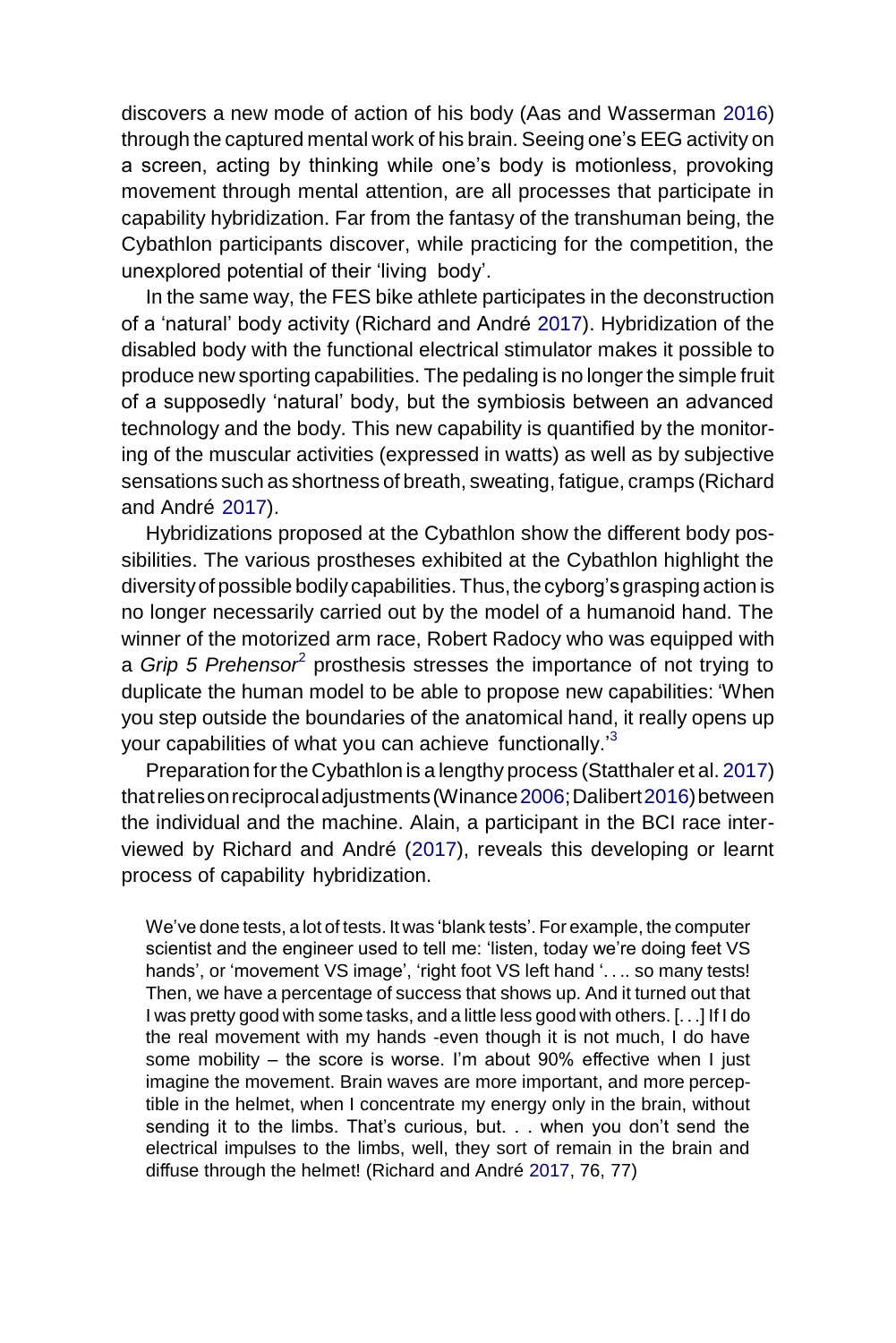During the BCI practice, the various feedbacks gave rise to and put forward these capacities that were previously ignored (Aas and Wasserman [2016\)](#page-14-17). This phenomenon of capability hybridization contributes to producing different ways of being, but certainly does not participate in the production of an ableist transhuman being. The Cybathlon is both a means of promoting this process of capability hybridization and of making the 'radical cyborgs' visible. By mobilizing researchers, disabled people and the general public, the Cybathlon creates an emulation around advanced assistive technologies. It is an opportunity to provide visibility to people with 'severe impairment' who are too often excluded from the sports media. In this sense, it is an inspiring event for people who do not identify with the figure of the transhuman cyborg, which is mainly relayed in the sporting sphere. By proposing new ways to incorporate technology, Cybathlon participants blur the boundaries between the human and the machine. The resulting capabilities do not increase the human: they produce another 'being in the world' and call into question the categories of 'appropriate' corporeality, that are seen as naturally given (Goodley and Runswick Cole [2013,](#page-15-17) Shilling [2005\)](#page-16-11). Testimony reported by Richard and André [\(2017\)](#page-16-2) show that the Cybathlon participants do not identify with the transhuman cyborg. The authors point out a discrepancy strongly expressed by the pilots between the cyborg figure portrayed in the media, and their experience of technology characterized by the exploration of new capabilities.

### <span id="page-12-0"></span>**Conclusion**

The Cybathlon produces a technologized experience of the body that has no relevance to the human enhancement model exemplified in the figure of the transhuman cyborg. We have argued that the Cybathlon is first and foremost a place to explore a hybridization that activates new body capabilities, and therefore challenges ableist norms.

However, in the media, the transhumanist view remains dominant.The analysis carried out by Wolbring [\(2018\)](#page-16-1) of 300 articles on the first edition of the Cybathlon reveals a strong influence of the transhuman imaginary in the media coverage of the event. Indeed, along with recurrent themes of 'medical narrative of the athlete' or 'technology as a means to overcome the limitation of one's body', Wolbring points out that 'the whole coverage could be summed up as a promotion of technology as a means to push the boundary of the abilities of humans and the boundary of sport' (Wolbring 2018, 449). The Cybathlon media coverage reproduces the dominant discourse of the transhuman cyborg (Wolbring [2018\)](#page-16-1) that has long guided the visibility of disabled athletes (Howe and Silva 2017). We defend the idea that the policy of the Cybathlon will need to promote a non-transhumanist view of technologized bodies. It is therefore necessary to be vigilant that the Cybathlon is not perceived as a showcase of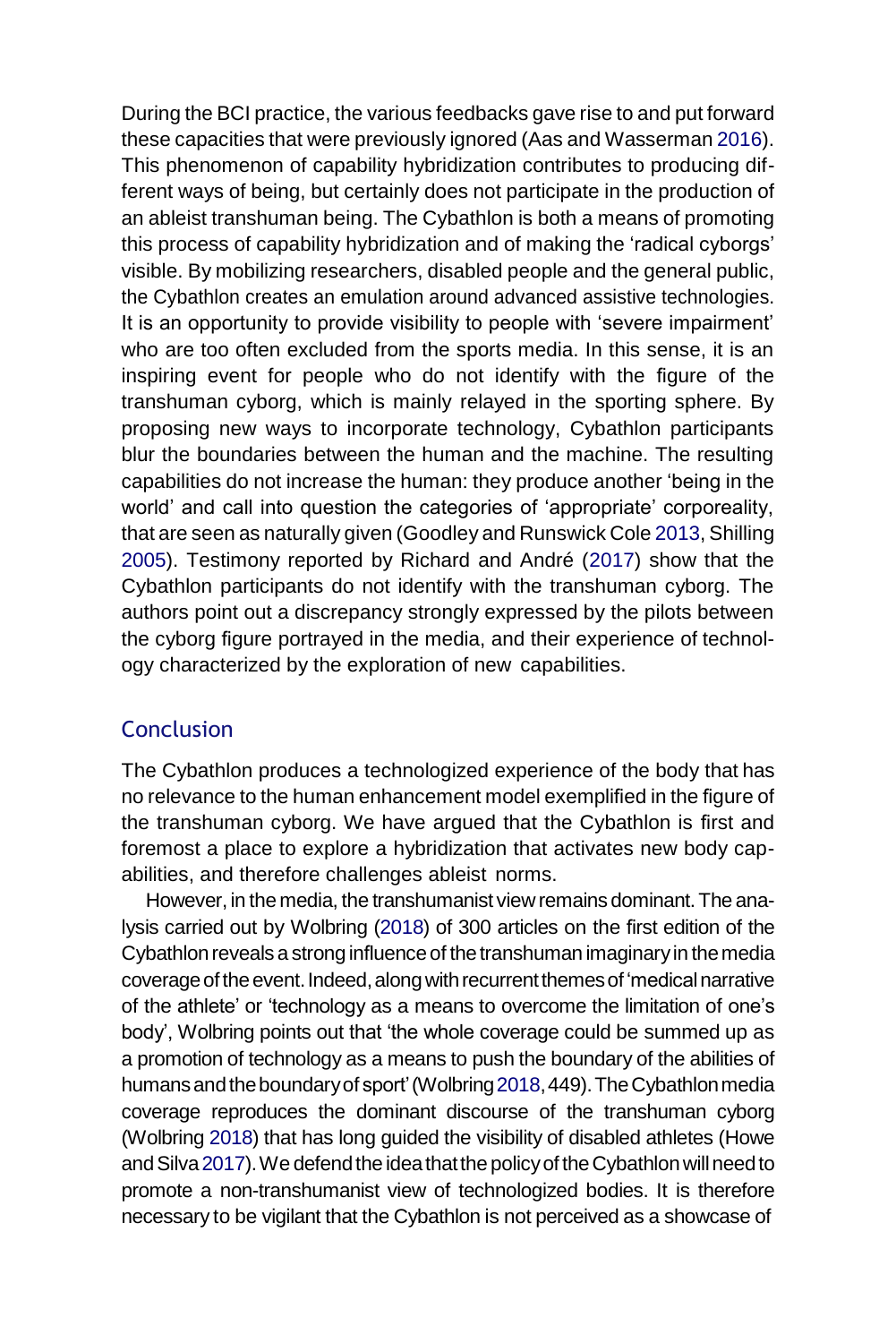<span id="page-13-4"></span><span id="page-13-3"></span>thehumanenhancementorasaspaceofitsexperimentation.Thecyborgofthe Cybathlon must not become this ableist figure, but on the contrary must give visibility to the diversity of corporealities (Campbell [2009,](#page-14-1) McRuer [2006\)](#page-15-12). Because 'Cybathlon showcased currently available assistive technologies and new approaches in an understandable and entertaining manner for the public' (Nowak Wolf and Guglielmelli 2017, 24), it must work at the denaturing the ablebodiedness and at the de-essentialization of disability. It must make it possible to deconstruct an individual and medicalized vision of disability (Goodley and Runswick Cole 2013, Shilling 2005, Wolbring 2010). Technologies that produce Cybathlon cyborgs must not 'rehabilitate', 'compensate' or duplicate natural functions. On the contrary, by proposing new capabilities, cyborg embodiments must transgress the able-bodiedness (Corker and Shakespeare [2002\)](#page-14-18). This is what the cyborg politics invites us to do: Cybathlon could help shift to a counternarrativediscourse(Harawa[y1991\)](#page-15-11).Itmustgetridofableistrepresentationsthat are strongly rooted in physical medicine and rehabilitation (Wolbring [2010\)](#page-16-12) and which are sometimes echoed by the Cybathlon participants (Richard and André [2017\)](#page-16-2). The Cybathlon must become an opportunity to educate its audience, but also its participants, about the bodily diversity and political potential of 'radical cyborgs'.

#### <span id="page-13-0"></span>Notes

- <span id="page-13-5"></span>1. Foucault [\(2009\)](#page-14-9) distinguishes between normalization, which he describes as a process of setting norms based on Gaussian distributions, and normation, which he considers to be the disciplinary process that brings individuals back into compliance with the pre-established norm. Here the cyborg normation designates its compliance with the ableist norm.
- <span id="page-13-2"></span><span id="page-13-1"></span>2. [http://www.trsprosthetics.com/cybathlon-winner-bob-radocy/.](http://www.trsprosthetics.com/cybathlon-winner-bob-radocy/)
- 3. [https://www.scientificamerican.com/article/world-s-first-cybathlon-pits-high](https://www.scientificamerican.com/article/world-s-first-cybathlon-pits-high-tech-prosthetics-against-one-another/)tech-prosthetics-against-one-another/.

#### Acknowledgments

We would like to thank the reviewers for their useful comments. We would also like to acknowledge Paul Gaffney for his invaluable help in the publication of this article.

#### Disclosure statement

No potential conflict of interest was reported by the authors.

### ORCID

Remi Richard<http://orcid.org/0000-0002-6170-367X>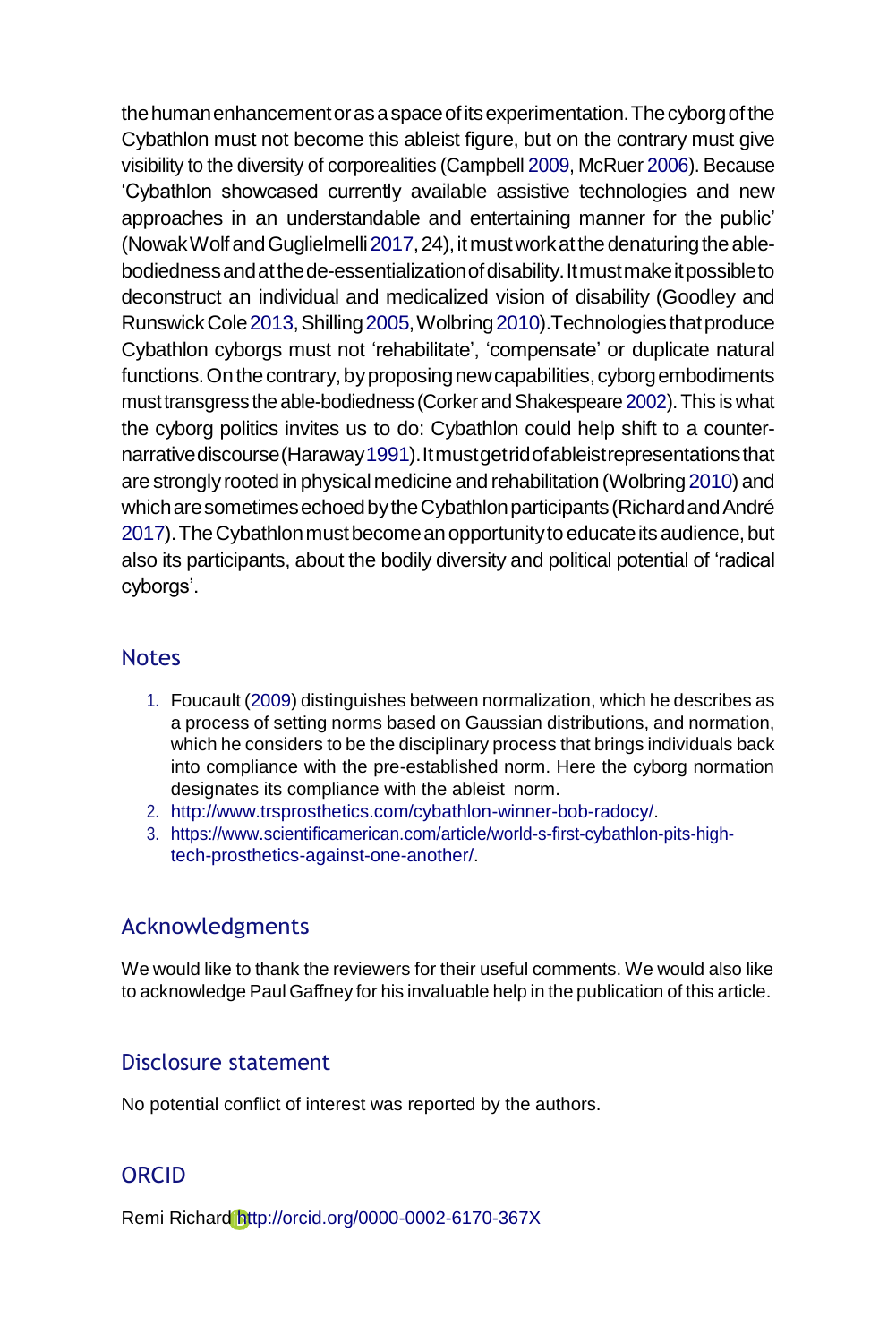#### References

<span id="page-14-17"></span>Aas, A., and D. Wasserman. [2016.](#page-11-0) "Brain–Computer Interfaces and Disability: Extending Embodiment, Reducing Stigma?" *Journal of Medical Ethics* 42 (1): 37–40. do[i:10.1136/](https://doi.org/10.1136/medethics-2015-102807) [medethics-2015-102807.](https://doi.org/10.1136/medethics-2015-102807)

<span id="page-14-14"></span><span id="page-14-13"></span><span id="page-14-2"></span>Andrieu,B. [2018.](#page-4-0) *Le corps capacitaire. Une performativité du vivant*.Paris:Presse.

- Andrieu,B., and S. Loland. [2017.](#page-9-0) "The Ecology of Sport: From the Practice of Body Ecology to Emersed Leisure." *Loisir et Société/Society and Leisure* 40 (1): 1–6. doi[:10.1080/](https://doi.org/10.1080/07053436.2017.1282200) [07053436.2017.1282200.](https://doi.org/10.1080/07053436.2017.1282200)
- Andrieu,B.,andS.Sirost[.2018.](#page-9-1)"CentralThemesinBodyBcology."In*BodyEcologyand EmersiveLeisure*,editedbyB.Andrieu,B. J.Parry,A.Porrovecchio,andO.Sirost,26–40. New York: Routledge.
- <span id="page-14-6"></span><span id="page-14-1"></span>Bush, A., M. Silk, J. Porter, and P. D. Howe. [2013.](#page-5-0) "Disability [Sport] and Discourse: Stories within the Paralympic Legacy." *Reflective Practice* 14 (5): 632–647. doi[:10.1080/](https://doi.org/10.1080/14623943.2013.835721) [14623943.2013.835721.](https://doi.org/10.1080/14623943.2013.835721)
- <span id="page-14-3"></span>Campbell,F[.2009.](#page-4-1)*ContoursofAbleism:TheProductionofDisabilityandAbledness*.London: Palgrave Macmillan.
- <span id="page-14-12"></span>Cherney, J. L., K. Lidemann, and M. Hardin. [2013.](#page-4-2) "Research in Communication, Disability, andSport."*Communication&Sports*3(1):8–26.doi[:10.1177/2167479513514847.](https://doi.org/10.1177/2167479513514847)
- <span id="page-14-18"></span>Clark, A. [2004.](#page-8-0) *Natural-Born Cyborgs: Minds, Technologies, and the Future of Human Intelligence*. New York: Oxford University Press.
- <span id="page-14-8"></span>Corker,M.,andT.Shakespeare[.2002.](#page-13-3)*Disability/PostmodernityEmbodyingDisabilityTheory*. London: Bloomsbury Publishing.
- <span id="page-14-10"></span>Dalibert, L. [2014.](#page-6-0) "Posthumanism and Somatechnologies. Exploring the Intimate Relations between Humans and Technologies."PhD diss., University of Twente.
- <span id="page-14-16"></span>Dalibert, L. [2015.](#page-7-0) "Remarquables, mais non (re-) marqués: Le rôle du genre et de la blanchité dans les représentations des corps 'technologisés '."*Poli* – *Politique de l*'*image* 10 (1): 50–59.
- <span id="page-14-4"></span>Dalibert, L. 2016. "Living with Spinal Cord Stimulation: Doing Embodiment and Incorpora-Tion." *Science, Technology, and Human Values* 41 (4): 635–659. doi[:10.1177/](https://doi.org/10.1177/0162243915617833) [0162243915617833.](https://doi.org/10.1177/0162243915617833)
- <span id="page-14-5"></span>DePauw, K. [1997.](#page-4-3) "The (In)Visibility of DisAbility: Cultural Contexts and 'Sporting Bodies'." *Quest* 49 (1): 416–430. doi[:10.1080/00336297.1997.10484258.](https://doi.org/10.1080/00336297.1997.10484258)
- <span id="page-14-11"></span>DePauw,K.P., andS. J. Gavron. [1995.](#page-5-1) *Disability andSport*. Champaign, IL: Human Kinetics.
- <span id="page-14-7"></span>Dolezal, L. [2017.](#page-7-1) "Representing Posthuman Embodiment: Considering Disability and the Case of Aimee Mullins." *Women*'*s Studies* 46 (1): 60–75. do[i:10.1080/](https://doi.org/10.1080/00497878.2017.1252569) [00497878.2017.1252569.](https://doi.org/10.1080/00497878.2017.1252569)
- <span id="page-14-9"></span>Ellcessor, E[. 2016.](#page-6-1) "Cyborg Hoaxes: Disability, Deception, and Critical Studies of Digital Media." *New Media & Society* 19(11): 1–17.
- <span id="page-14-0"></span>Foucault, M. [2009.](#page-7-2) *Sécurité, territoire, population. Cours au Collège de France 1977*–*1978*. Paris: Gallimard.
- <span id="page-14-15"></span>Geere, D[. 2016.](#page-2-1) "After the Paralympics Comes the Tech-Fuelled '*Cybathlon*'." Techradar. [http://www.techradar.com/news/world-of-tech/after-the](http://www.techradar.com/news/world-of-tech/after-the-paralympicscomes-the-tech-%A0fuelled-cybathlon%20131329859)[paralympicscomes-the-tech-](http://www.techradar.com/news/world-of-tech/after-the-paralympicscomes-the-tech-%A0fuelled-cybathlon%20131329859) fuelled-cybathlon–1329859
- Gibson, B. E., F. A. Carnevale, and G. King. [2012.](#page-10-1) "This Is My Way: Reimagining Disability, In/Dependence and Interconnectedness of Persons and Assistive Technologies." *Disability and Rehabilitation* 34 (22): 1894–1899. do[i:10.3109/](https://doi.org/10.3109/09638288.2012.670040) [09638288.2012.670040.](https://doi.org/10.3109/09638288.2012.670040)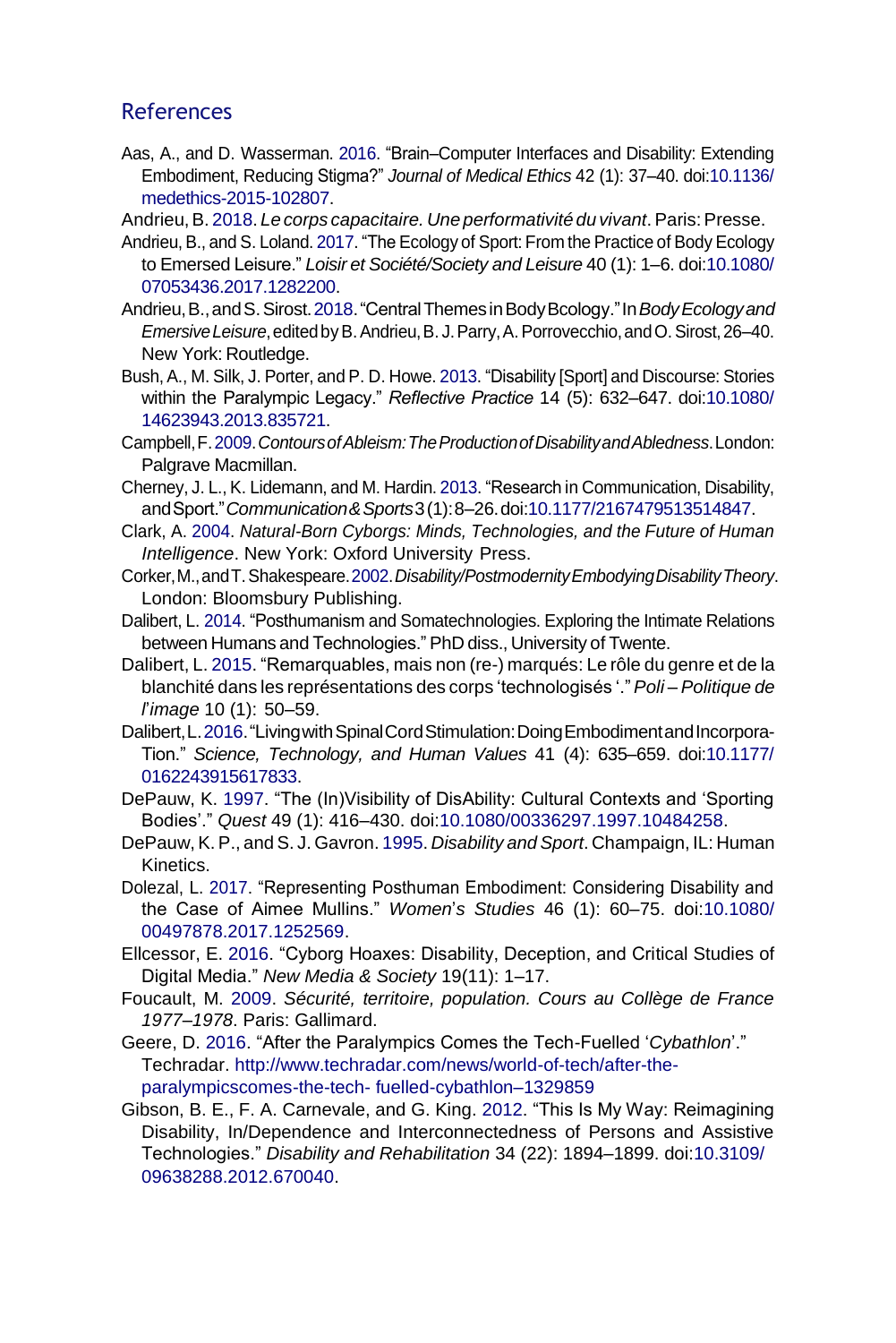- <span id="page-15-17"></span><span id="page-15-0"></span>Goodley, D., R. Lawthom, and K. Runswick Cole. [2014.](#page-2-2) "Posthuman Disability Studies." *Subjectivity* 7 (4): 342–361. doi[:10.1057/sub.2014.15.](https://doi.org/10.1057/sub.2014.15)
- Goodley, D., and K. Runswick-Cole. [2013.](#page-12-0) "The Body as Disability and Possability: Theorizing the "Leaking, Lacking and Excessive" Bodies of Disabled Children." *Scandinavian Journal of Disability Research* 15 (1): 1–19. doi[:10.1080/](https://doi.org/10.1080/15017419.2011.640410) [15017419.2011.640410.](https://doi.org/10.1080/15017419.2011.640410)
- <span id="page-15-11"></span><span id="page-15-3"></span>Haraway,D.J[.1991.](#page-8-1)*Simians,Cyborgs,andWomen:TheReinventionofNature*.London: Routledge.
- <span id="page-15-6"></span>Hardin, M. M., and B. Hardin. [2004.](#page-4-4) "The 'Supercrip'; in Sport Media: Wheelchair Athletes Discuss Hegemony's Disabled Hero." *Sociology of Sport Online - SOSOL* 7 (1). <https://www.cabdirect.org/cabdirect/abstract/20053024129>
- <span id="page-15-5"></span>Howe, D. [2008.](#page-5-2) *The Cultural Politics of the Paralympic Movement: Through an Anthropological Lens. London*. New York, NY: Routledge.
- Howe, D. [2011.](#page-5-3) "Cyborg and Supercrip: The Paralympics Technology and the (Dis) Empowerment of Disabled Athletes." *Sociology* 45 (5): 868–882. do[i:10.1177/](https://doi.org/10.1177/0038038511413421) [0038038511413421.](https://doi.org/10.1177/0038038511413421)
- <span id="page-15-14"></span><span id="page-15-2"></span>Howe, P. D., and C. F. Silva. [2017.](#page-4-5) "The Cyborgification of Paralympic Sport." *Movement & Sport Sciences* 97 (1): 17–25. doi[:10.1051/sm/2017014.](https://doi.org/10.1051/sm/2017014)
- <span id="page-15-8"></span>Jeffress, M. S. [2015.](#page-10-2) *Communication, Sport and Disability: The Case of Power Soccer*. New York: Routledge.
- Jönsson, K. [2010.](#page-6-2) "Sport beyond Gender and the Emergence of Cyborg Athletes." *Sport in Society: Cultures, Commerce, Media, Politics* 2 (13): 249–259. doi[:10.1080/](https://doi.org/10.1080/17430430903522962) [17430430903522962.](https://doi.org/10.1080/17430430903522962)
- <span id="page-15-15"></span><span id="page-15-1"></span>Kuppers, P. [2011.](#page-10-2) *Disability Culture and Community Performance: Find a Strange and Twisted Shape*. Houndmills and New York: Palgrave.
- Le Dévédec, N. 2015. *La société de l*'*amélioration. La perfectibilité, des lumières au transhumanisme*. Montréal: Liber.
- Lopez Frias, F. J. [2016.](#page-4-6) "The Defining Components of the Cyborg: Cyborg-Athletes, Fictional or Real?" *Sport, Ethics and Philosophy* 10 (1): 97–111. do[i:10.1080/](https://doi.org/10.1080/17511321.2016.1171249) [17511321.2016.1171249.](https://doi.org/10.1080/17511321.2016.1171249)
- <span id="page-15-12"></span><span id="page-15-9"></span>Marcellini,A., M. Vidal, S. Ferez, and E. Léséleuc De. [2010.](#page-7-3)"La chose la plus rapide sans jambes. Oscar Pistorius ou la mise en spectacle des frontières de l'humain." *Politix* 90 (2): 139–165. doi[:10.3917/pox.090.0139.](https://doi.org/10.3917/pox.090.0139)
- <span id="page-15-10"></span>McRuer,R. [2006.](#page-10-3) *CripTheory:CulturalSignsofQueernessandDisability*.NewYork,NY: New.
- <span id="page-15-18"></span>Merleau-Ponty, M. [1945.](#page-8-2) *Phénoménologie de la perception*. Paris: Gallimard.
- <span id="page-15-13"></span>Novak, D., P. Wolf, and E. Guglielmelli. [2017.](#page-13-4) "Cybathlon 2016: Showcasing Advances in Assistive Technologies through Competition." *IEEE Robotics Automation Magazine* 24 (4): 24–122. doi[:10.1109/MRA.2017.2757721.](https://doi.org/10.1109/MRA.2017.2757721)
- <span id="page-15-4"></span>Papadimitriou, C. [2008.](#page-10-4) "Becoming En-Wheeled: The Situated Accomplishment of Re-EmbodimentasaWheelchairUserafterSpinalCordInjury."*Disability&Society*23 (7): 691–704. do[i:10.1080/09687590802469420.](https://doi.org/10.1080/09687590802469420)
- Purdue,D.E.J.,andP.D.Howe[.2012.](#page-5-4)"SeetheSport,NottheDisability:Exploringthe Paralympic Paradox." *Qualitative Research in Sport, Exercise and Health* 4 (2): 189–205. do[i:10.1080/2159676X.2012.685102.](https://doi.org/10.1080/2159676X.2012.685102)
- <span id="page-15-16"></span><span id="page-15-7"></span>Purdue, D. E. J., and P. D. Howe. [2013.](#page-5-5) "Who's in and Who Is Out? Legitimate Bodies within theParalympicGames."*SociologyofSportJournal*30(1):24–40.do[i:10.1123/ssj.30.1.24.](https://doi.org/10.1123/ssj.30.1.24)
- Reiner, R. [2016.](#page-10-5) "The Cybathlon Promotes the Development of Assistive Technology for People with Physical Disabilities." *Journal of NeuroEngineering and Rehabilitation*. doi[:10.1186/s12984-016-0157-2.](https://doi.org/10.1186/s12984-016-0157-2)